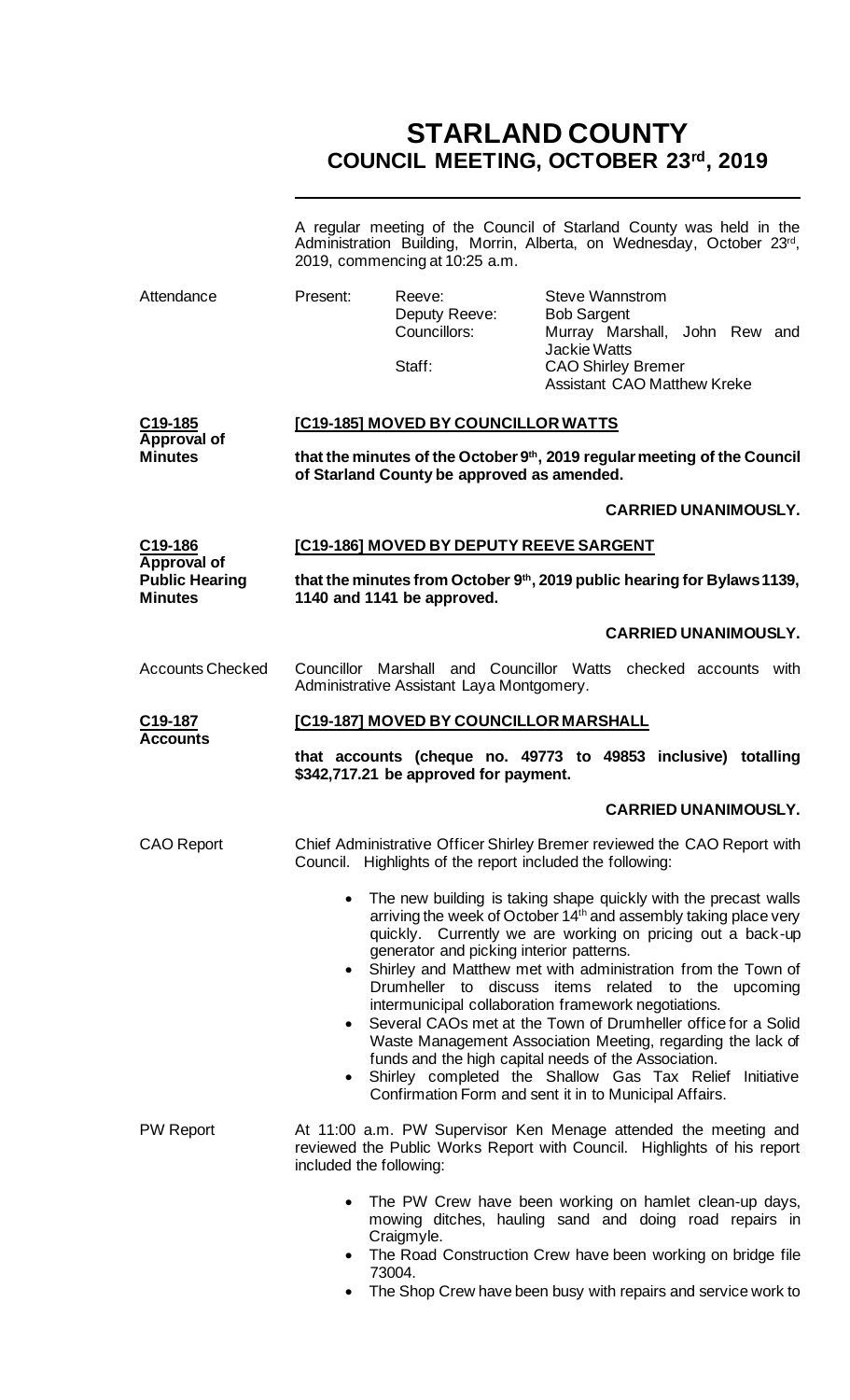| all department equipment. |  |
|---------------------------|--|
|                           |  |

- Gradermen have been blading regular roads and preparing roads for winter.
- Ken has been attending meetings, coordinating bridge work, working on gravel pit applications and coordinating work for Ducks Unlimited.
- Departure At 12:00 p.m. Ken departed from the Meeting.
- Highway 855 A letter was received from Alberta Transportation acknowledging Starland County's concerns with the state of Highway 855 while stating that the project is not in the capital budget though that may change in the future depending on future analysis of the road condition.
- Municipal Affairs Municipal Affairs has notified Starland County through a letter that while Starland had triggered 1 of the 13 risk indicators identified for Municipalities which are potentially unsustainable, Starland is below the established benchmark and as such will not appear in the 2018 Indicator report which is expected to be released in January 2020.
- MS Report Municipal Services Manager Glen Riep reviewed the MS report with Council. Highlights include the following:
	- The power to the RV sites at McLaren Dam Campsite is now complete with the sites relocated to higher ground. With the power nearby, we were able to install power to the outhouses for lighting. The wastewater holding tank is to be relocated to a spot near the entrance of the campground.
	- We completed the cleaning of the cisterns at the Craigmyle, CLV and Rumsey water stations. West Country Pump and Filtration was contracted to perform this task.
	- The repairs to the Rumsey Fire Truck have been scheduled to be completed today and truck will be returned to service.
	- Glen met with the Town of Drumheller to discuss issues related to the Starland Regional Water Line coming out of Drumheller. A situation has arisen whereby Starland residents are being charged by Drumheller for Starland Water. Glen is having discussions with the affected landowners to come to a solution.

**C19-188 Rural Utilities Conference**

**[C19-188] MOVED BY DEPUTY REEVE SARGENT**

**that Glen Riep and Danielle Tremblay be authorized to attend the Rural Utilities & Safety Association Conference in Red Deer from December 2 nd to 5th and that registration and expenses be paid.**

#### **CARRIED UNANIMOUSLY.**

#### **[C19-189] MOVED BY COUNCILLOR WATTS**

**that subdivision application 47/440 submitted by Grant Wallace A.L.S. for the NW-23-29-20-W4 be approved with conditions as per the subdivision report submitted by Administration.**

#### **CARRIED UNANIMOUSLY.**

| C19-190           | [C19-190] MOVED BY COUNCILLOR WATTS                              |
|-------------------|------------------------------------------------------------------|
| <b>Meeting</b>    |                                                                  |
| <b>Suspension</b> | that the meeting be suspended at 1:58 p.m. to allow for a public |
|                   |                                                                  |
|                   | hearing on Bylaw 1142.                                           |

**CARRIED UNANIMOUSLY.**

**C19-189 Subdivision Approval**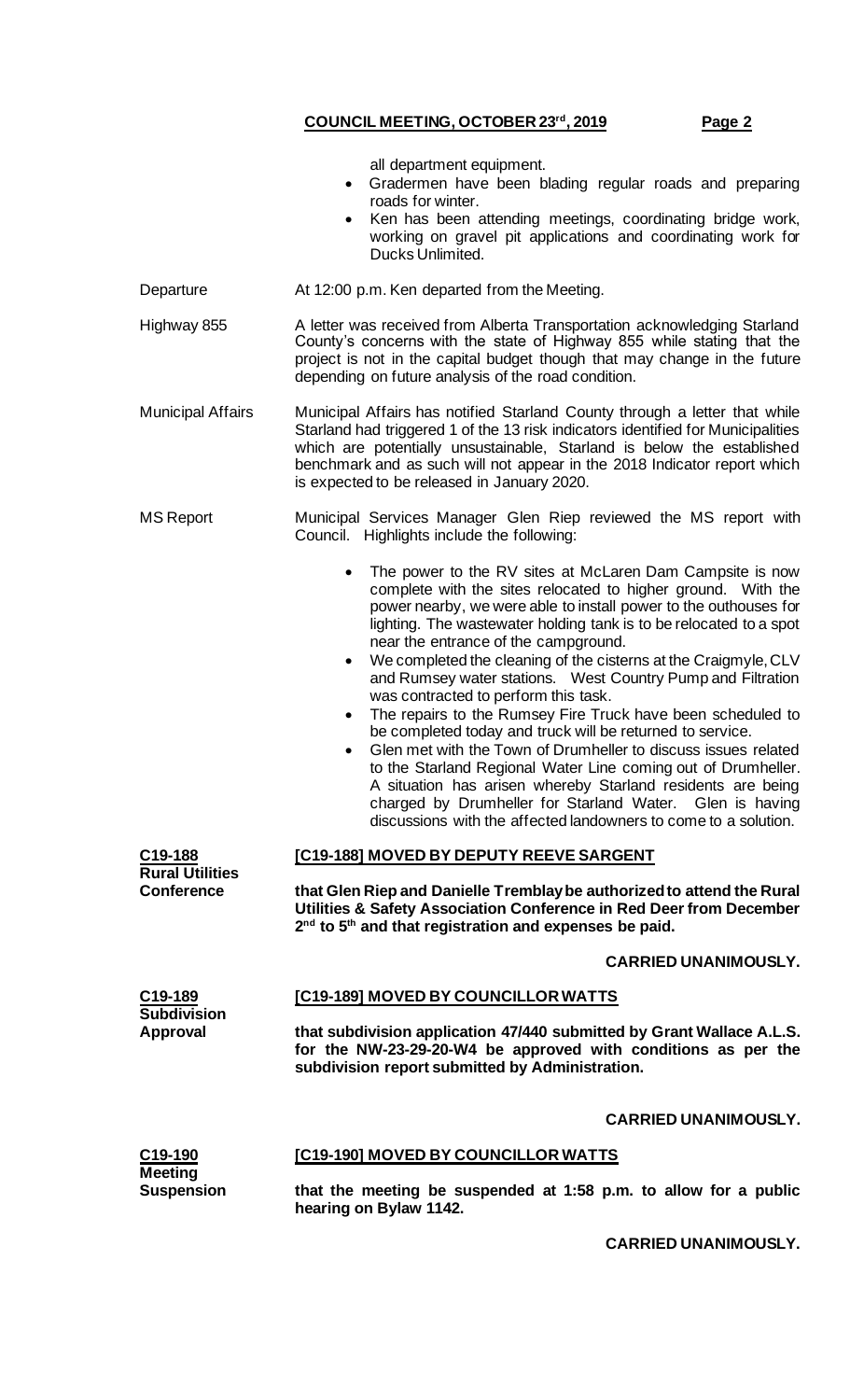| C19-191<br><b>Meeting</b>                     | [C19-191] MOVED BY COUNCILLOR WATTS                                                                                                                                                                                                                                                                                                                                                             |                                                                                                                                                                                                                                                    |  |
|-----------------------------------------------|-------------------------------------------------------------------------------------------------------------------------------------------------------------------------------------------------------------------------------------------------------------------------------------------------------------------------------------------------------------------------------------------------|----------------------------------------------------------------------------------------------------------------------------------------------------------------------------------------------------------------------------------------------------|--|
| <b>Resumption</b>                             |                                                                                                                                                                                                                                                                                                                                                                                                 | that the meeting be resumed at 2:10 p.m.                                                                                                                                                                                                           |  |
|                                               |                                                                                                                                                                                                                                                                                                                                                                                                 | <b>CARRIED UNANIMOUSLY.</b>                                                                                                                                                                                                                        |  |
| C19-192                                       |                                                                                                                                                                                                                                                                                                                                                                                                 | [C19-192] MOVED DEPUTY REEVE SARGENT                                                                                                                                                                                                               |  |
| <b>Bylaw 1142-</b><br>2 <sup>nd</sup> Reading |                                                                                                                                                                                                                                                                                                                                                                                                 | that Bylaw 1142, for the purpose of adopting a municipal development<br>plan for Starland County, be given 2 <sup>nd</sup> reading.                                                                                                                |  |
|                                               |                                                                                                                                                                                                                                                                                                                                                                                                 | <b>CARRIED UNANIMOUSLY.</b>                                                                                                                                                                                                                        |  |
| C19-193                                       |                                                                                                                                                                                                                                                                                                                                                                                                 | [C19-193] MOVED BY COUNCILLOR MARSHALL                                                                                                                                                                                                             |  |
| <b>Bylaw 1142-</b><br>3rd Reading             |                                                                                                                                                                                                                                                                                                                                                                                                 | that Bylaw 1142, for the purpose of adopting a municipal development<br>plan for Starland County, be given third reading and finally passed.                                                                                                       |  |
|                                               |                                                                                                                                                                                                                                                                                                                                                                                                 | <b>CARRIED UNANIMOUSLY.</b>                                                                                                                                                                                                                        |  |
| <b>ICF Review</b>                             |                                                                                                                                                                                                                                                                                                                                                                                                 | Council reviewed the re-drafted copies of the Intermunicipal Collaboration<br>Frameworks between Starland County and the Villages of Morrin, Munson<br>and Delia. Further edits are required and will be presented to Council on<br>November 20th. |  |
| Departure                                     |                                                                                                                                                                                                                                                                                                                                                                                                 | At 2:10 p.m. Glen departed from the meeting.                                                                                                                                                                                                       |  |
| <b>Stettler County</b>                        | Stettler County has issued a letter to Municipal Affairs requesting that it<br>or discontinue the requirement to develop Intermunicipal<br>delay<br>Development Plans and Intermunicipal Collaboration Frameworks as the<br>current state of rural municipal finances makes it impossible to adequately<br>address future funding and pay for the consultants required to draft these<br>plans. |                                                                                                                                                                                                                                                    |  |
| Hanna Medical                                 | Hanna Medical Properties has released its 2020 budget and requisition<br>amount. This year the group is asking municipalities to fund a \$206,450.00<br>operating deficit. Starland County's portion is \$8,988.90.                                                                                                                                                                             |                                                                                                                                                                                                                                                    |  |
| C19-194                                       |                                                                                                                                                                                                                                                                                                                                                                                                 | [C19-194] MOVED BY COUNCILLOR MARSHALL                                                                                                                                                                                                             |  |
| Hanna Medical<br><b>Properties</b>            |                                                                                                                                                                                                                                                                                                                                                                                                 | that Starland County pay the 2020 Hanna Medical Properties<br>requisition of \$8,988.90.                                                                                                                                                           |  |
|                                               |                                                                                                                                                                                                                                                                                                                                                                                                 | <b>CARRIED UNANIMOUSLY.</b>                                                                                                                                                                                                                        |  |
| <b>PRMS</b>                                   |                                                                                                                                                                                                                                                                                                                                                                                                 | Notice was received from the Palliser Regional Municipal Services Board<br>that Tim Fox has been appointed the interim director and will oversee<br>operations while a permanent director is found.                                                |  |
| <b>RMA Fall</b><br>Convention                 | A final program for the 2019 RMA Fall Convention was distributed to<br>Council.                                                                                                                                                                                                                                                                                                                 |                                                                                                                                                                                                                                                    |  |
| <b>CAO</b> Evaluation                         | CAO Bremer informed Council that under Section 205.1 of the Alberta<br>Municipal Government Act municipal councils in Alberta are required to<br>perform a CAO evaluation at least once a year.                                                                                                                                                                                                 |                                                                                                                                                                                                                                                    |  |
| Council<br>Committees                         | All Councillors present reported briefly on the committees to which they are<br>appointed.                                                                                                                                                                                                                                                                                                      |                                                                                                                                                                                                                                                    |  |
| Council                                       |                                                                                                                                                                                                                                                                                                                                                                                                 | <b>Council Communications:</b>                                                                                                                                                                                                                     |  |
| Communications                                | i)<br>ii)<br>iii)<br>iv)                                                                                                                                                                                                                                                                                                                                                                        | RCMP re: Appointment of District Officer<br>Royal Astronomical Society of Canada re: Letter of Thanks<br>Prairie Land Regional Division re: Board Highlights<br>Rural Municipalities of Alberta                                                    |  |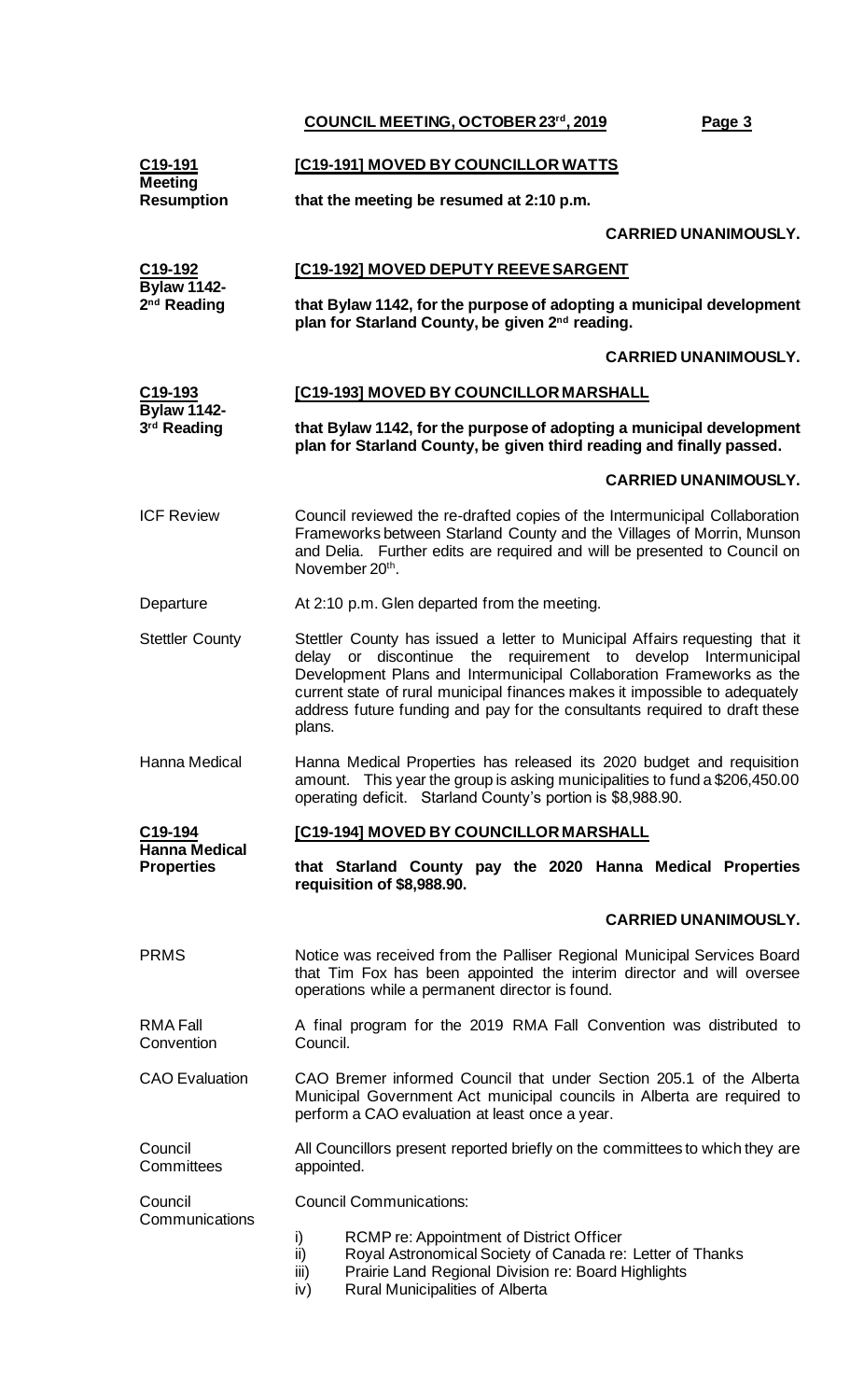• Contact Newsletter (2 Issues)

| Accounts | Accounts - see prior motion.                                                                                                                                                                                                                                                                                                                                                                                                                                                                                                                                                                                                                                                                                                                                                                                                                                                                                                                                                                                                                                                                                                                        |                                                                                                                                                                                                                                                                                                                                                                                                                                                                                                                                          |                                                                                                                                                                                                                                                                                                                                                                                                                                                 |
|----------|-----------------------------------------------------------------------------------------------------------------------------------------------------------------------------------------------------------------------------------------------------------------------------------------------------------------------------------------------------------------------------------------------------------------------------------------------------------------------------------------------------------------------------------------------------------------------------------------------------------------------------------------------------------------------------------------------------------------------------------------------------------------------------------------------------------------------------------------------------------------------------------------------------------------------------------------------------------------------------------------------------------------------------------------------------------------------------------------------------------------------------------------------------|------------------------------------------------------------------------------------------------------------------------------------------------------------------------------------------------------------------------------------------------------------------------------------------------------------------------------------------------------------------------------------------------------------------------------------------------------------------------------------------------------------------------------------------|-------------------------------------------------------------------------------------------------------------------------------------------------------------------------------------------------------------------------------------------------------------------------------------------------------------------------------------------------------------------------------------------------------------------------------------------------|
|          | <b>AAAF 2019 IST</b><br><b>CERTIFIED LABORATORIES</b><br>M.W.C. TRUCKING LTD.<br>FINNING (CANADA)<br>HODGE BROTHERS TRUCKING LTD.<br><b>HODGE, ROGER</b><br>PRIMROSE, BRAD<br>ROBMAC ENTERPRISES LTD.<br><b>TAQA NORTH</b><br>TELUS MOBILITY INC.<br><b>TOWN OF DRUMHELLER</b><br><b>VILLAGE OF DELIA</b>                                                                                                                                                                                                                                                                                                                                                                                                                                                                                                                                                                                                                                                                                                                                                                                                                                           | CK# 49773<br>CK#49774<br>CK# 49775<br>CK# 49776<br>CK# 49777<br>CK# 49778<br>CK# 49779<br>CK# 49780<br>CK#49781<br>CK# 49782<br>CK# 49783<br>CK# 49784                                                                                                                                                                                                                                                                                                                                                                                   | 1,639.00<br>639.14<br>13,203.18<br>9,450.00<br>40,765.09<br>17,459.05<br>15,722.75<br>7,362.22<br>21.00<br>1,322.21<br>1,692.97<br>157.00                                                                                                                                                                                                                                                                                                       |
|          | <b>Sub-Total:</b>                                                                                                                                                                                                                                                                                                                                                                                                                                                                                                                                                                                                                                                                                                                                                                                                                                                                                                                                                                                                                                                                                                                                   | \$                                                                                                                                                                                                                                                                                                                                                                                                                                                                                                                                       | 109,433.61                                                                                                                                                                                                                                                                                                                                                                                                                                      |
|          | <b>RMATRADE</b>                                                                                                                                                                                                                                                                                                                                                                                                                                                                                                                                                                                                                                                                                                                                                                                                                                                                                                                                                                                                                                                                                                                                     | CK# 49785                                                                                                                                                                                                                                                                                                                                                                                                                                                                                                                                | 18,555.32                                                                                                                                                                                                                                                                                                                                                                                                                                       |
|          | <b>Sub-Total:</b>                                                                                                                                                                                                                                                                                                                                                                                                                                                                                                                                                                                                                                                                                                                                                                                                                                                                                                                                                                                                                                                                                                                                   | \$                                                                                                                                                                                                                                                                                                                                                                                                                                                                                                                                       | 18,555.32                                                                                                                                                                                                                                                                                                                                                                                                                                       |
|          | A.H. GRADER SERVICE LTD.<br>A&D HARPER TIRE (1979) LTD.<br><b>ACTIVE GLASS</b><br>ADAMS INDUSTRIAL SUPPLIES INC.<br><b>AMHSA</b><br>ALBERTA WATER AND WASTEWATER<br><b>ALS ENVIRONMENTAL</b><br>ALTAGAS UTILITIES INC.<br><b>AUTO VALUE PARTS - DRUMHELLER</b><br><b>BADLANDS GEOMATICS</b><br><b>BARRON, FRANCIS</b><br>BERLANDO NOVELTIES LTD.<br><b>BIG COUNTRY GAS CO-OP</b><br><b>BIG COUNTRY GRAPHICS &amp; PRINTING</b><br>BURT, EDWIN L.<br><b>RECEIVER GENERAL</b><br>CANADIAN TIRE #439<br>CARLSON, JASON J<br><b>CERVUS AG EQUIPMENT LP</b><br>CHINOOK PUMPS LTD.<br>CIMA CANADA INC.<br>DRUM WIRELESS LTD.<br>DRUMHELLER CHRYSLER<br>DRUMHELLER EQUIPMENT SALES<br>EAST CENTRAL GAS CO-OP LTD.<br><b>ENMAX</b><br>FOURLANE FORD SALES LTD.<br><b>GARRY'S WELDING AND SUPPLIES</b><br><b>GFOA</b><br><b>HENRY KROEGER REGIONAL WATER</b><br>HI-WAY 9 EXPRESS LTD.<br>KLEINSCHROTH, TERENAR.<br><b>KNEEHILL COUNTY</b><br>KUHL TUF WEAR LTD.<br><b>LAPP</b><br><b>LOOMIS EXPRESS</b><br><b>MARSHALL, MURRAY</b><br><b>NETAGO</b><br>NEU MUEHL HUTTERIAN BRETHREN<br>OASIS CARWASH & CONVENIENCE<br><b>OLIVER IRRIGATION</b><br>PETTY CASH | CK# 49786<br>CK# 49787<br>CK# 49788<br>CK# 49789<br>CK#49790<br>CK#49791<br>CK# 49792<br>CK# 49793<br>CK#49794<br>CK#49795<br>CK# 49796<br>CK# 49797<br>CK# 49798<br>CK#49799<br>CK#49800<br>CK#49801<br>CK# 49802<br>CK# 49803<br>CK# 49804<br>CK#49805<br>CK#49806<br>CK# 49807<br>CK#49808<br>CK#49809<br>CK#49810<br>CK#49811<br>CK#49812<br>CK#49813<br>CK#49814<br>CK#49815<br>CK#49816<br>CK#49817<br>CK#49818<br>CK#49819<br>CK# 49820<br>CK#49821<br>CK# 49822<br>CK# 49823<br>CK# 49824<br>CK# 49825<br>CK# 49826<br>CK# 49827 | 11,833.50<br>56.41<br>392.17<br>304.66<br>63.00<br>532.50<br>311.54<br>1,176.03<br>1,396.63<br>735.00<br>475.00<br>4,916.63<br>229.04<br>79.80<br>150.00<br>150.00<br>283.49<br>123.97<br>210.00<br>33.76<br>1,199.10<br>131.25<br>114.98<br>2,342.97<br>176.83<br>8,017.70<br>66.41<br>412.25<br>183.75<br>199.57<br>116.50<br>90.00<br>4,879.30<br>151.19<br>24,981.23<br>201.71<br>4,579.10<br>319.95<br>450.00<br>29.85<br>313.65<br>147.80 |